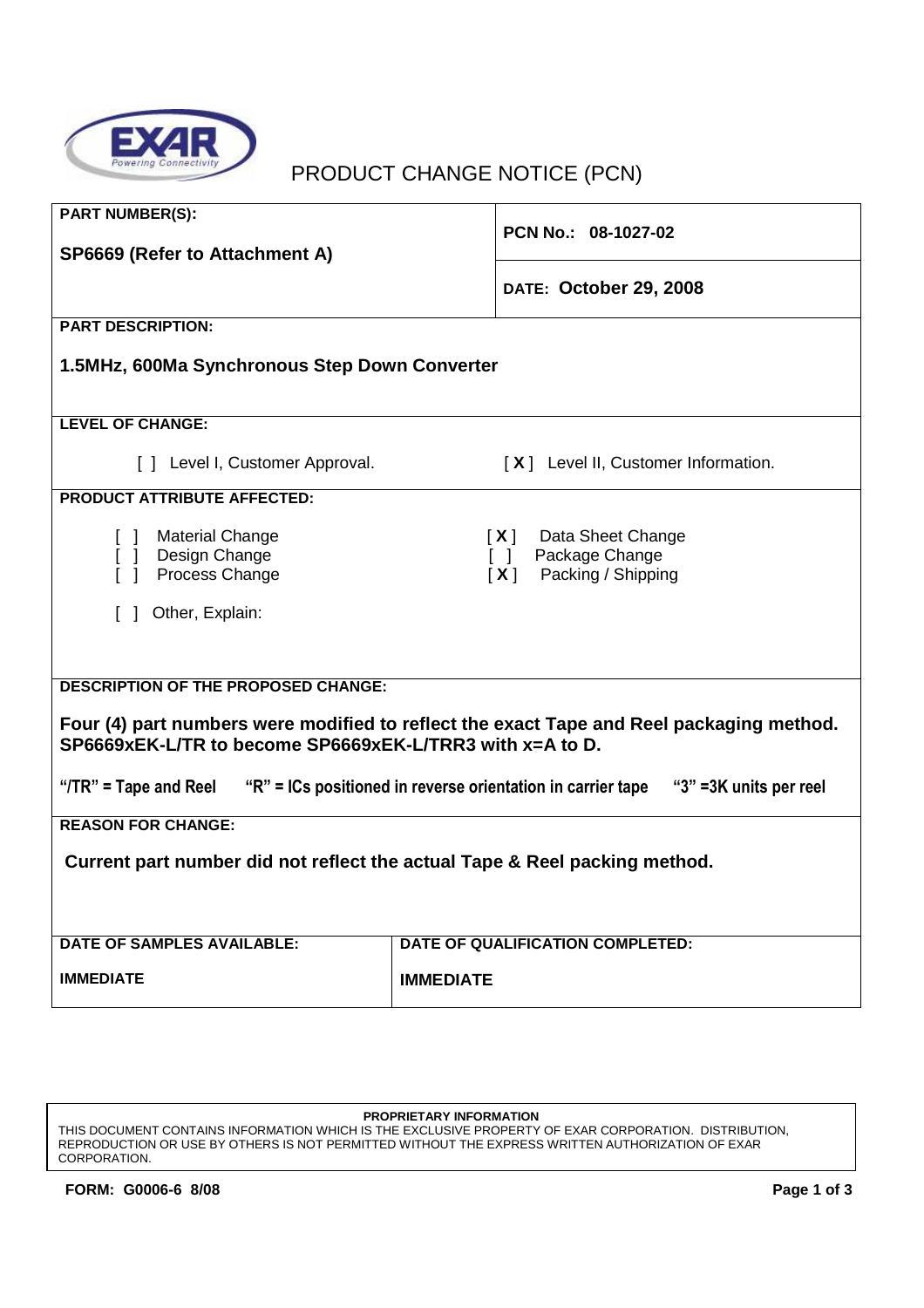

## PRODUCT CHANGE NOTICE

| <b>ESTIMATED CHANGE DATE OR DATE</b><br><b>CODE: IMMEDIATE</b>                                                                                                                            | <b>SUPPORTING DATA: DATA SHEET</b>                                    |  |
|-------------------------------------------------------------------------------------------------------------------------------------------------------------------------------------------|-----------------------------------------------------------------------|--|
| [X] STANDARD DISTRIBUTION                                                                                                                                                                 | <b>CUSTOM DISTRIBUTION</b><br>$\begin{smallmatrix}1\end{smallmatrix}$ |  |
| PERSON TO CONTACT WITH QUESTIONS:                                                                                                                                                         |                                                                       |  |
| <b>Lisa Bedard</b><br><b>Exar Corporation</b><br>189 Hymus Blvd., Suite 203<br>Pointe-Claire, Quebec H9R 1E9<br>Email: lisa.bedard@exar.com<br>Tel: (514) 429-1009<br>Fax: (514) 695-2548 |                                                                       |  |
| Please acknowledge receipt of this PCN.                                                                                                                                                   |                                                                       |  |
| Acknowledged:                                                                                                                                                                             |                                                                       |  |
| Signature                                                                                                                                                                                 |                                                                       |  |
| <b>Printed Name</b>                                                                                                                                                                       |                                                                       |  |
| Company                                                                                                                                                                                   |                                                                       |  |
| <b>Title</b>                                                                                                                                                                              |                                                                       |  |
| <b>Date</b>                                                                                                                                                                               |                                                                       |  |

**Comments**: \_\_\_\_\_\_\_\_\_\_\_\_\_\_\_\_\_\_\_\_\_\_\_\_\_\_\_\_\_\_\_\_\_\_\_\_\_\_\_\_\_\_\_\_\_\_\_\_\_\_\_\_\_\_\_\_\_\_\_\_\_\_\_\_\_\_

### **PROPRIETARY INFORMATION**

THIS DOCUMENT CONTAINS INFORMATION WHICH IS THE EXCLUSIVE PROPERTY OF EXAR CORPORATION. DISTRIBUTION, REPRODUCTION OR USE BY OTHERS IS NOT PERMITTED WITHOUT THE EXPRESS WRITTEN AUTHORIZATION OF EXAR CORPORATION.